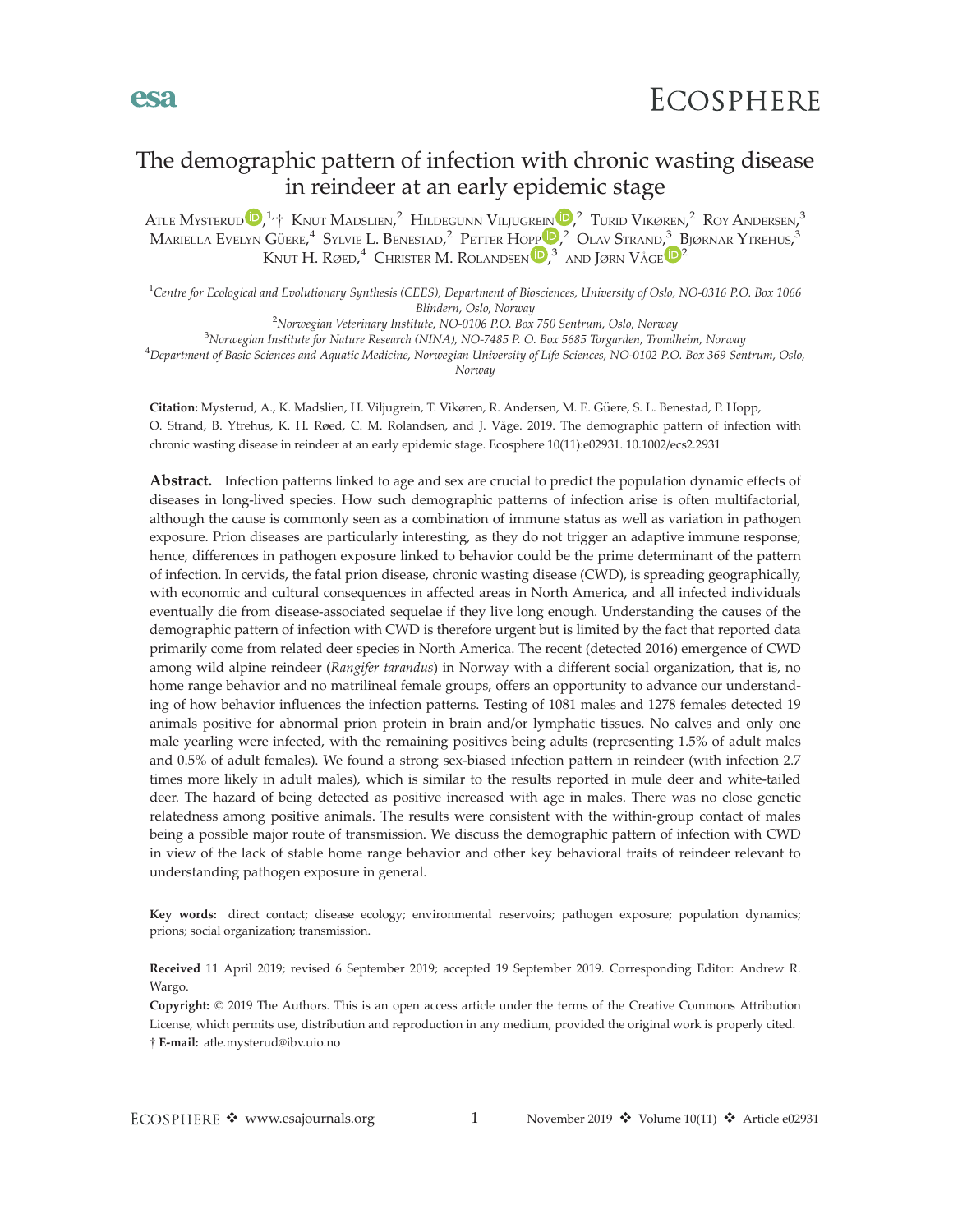### INTRODUCTION

Parasites and pathogens are usually unevenly distributed among individuals in a population. Physiological and behavioral differences are expected to be major drivers of the skewed appearance of many diseases (Guerra-Silveira and Abad-Franch 2013). Differential investment in and development of parts of the immune system can create age- and sex-specific patterns of infection. A common pattern among mammals is higher infection levels in males compared to females (Schalk and Forbes 1997, Córdoba-Aguilar and Munguía-Steyer 2013, Metcalf and Graham 2018) and in the young and senescent compared to prime-aged individuals (Hayward et al. 2011, Abolins et al. 2018, Benton et al. 2018). However, there are many exceptions to these main demographic infection patterns (Vicente et al. 2007, Smyth and Drea 2016, Sparks et al. 2018). Differences in behavior and contact rates affect the likelihood of pathogen exposure, and such variability differs predictably between sexes and age classes (Smyth and Drea 2016, Silk et al. 2018). It is therefore often difficult to unravel the relative role of variation in immune defenses and pathogen exposure in the demographic patterns of disease infection.

Prion diseases are a particularly interesting group of diseases in this context, as prions do not trigger an adaptive immune response (Prusiner 1998). Chronic wasting disease (CWD) is a fatal neurodegenerative prion disease affecting cervids (Williams and Young 1992). Hence, the demographic pattern of CWD can shed light on the role of pathogen exposure as a basis upon which to understand demographic infection patterns of wildlife diseases in general. Chronic wasting disease was first observed in captive mule deer (Odocoileus hemionus) in the late 1960s in Colorado, USA. Chronic wasting disease has since spread to 26 states in the United States and reached three provinces of Canada. All individuals infected with CWD eventually die from the disease if they live long enough. The CWD epidemic has come to the point of causing population declines in white-tailed deer (Odocoileus virginianus; Edmunds et al. 2016) and mule deer (DeVivo et al. 2017) in some well-studied

endemic areas. Understanding its demographic pattern of infection is crucial to understanding the population dynamic impact of CWD (Potapov et al. 2012, Samuel and Storm 2016). Further, the demographic pattern of infection can shed light on the mode of transmission (Potapov et al. 2013) and hence provide keys to mitigation.

There is a strong age-specific pattern of CWD infection (Samuel and Storm 2016). Calves are rarely found infected, and yearlings have less than half the chance of infection relative to that of adults (Miller and Conner 2005, Heisey et al. 2010, Samuel and Storm 2016). Chronic wasting disease has an incubation period of 1.5–2.5 yr in mule deer (Fox et al. 2006) and 2–5 yr in elk (Cervus canadensis), depending on the prion protein gene (PRNP) polymorphism (Moore et al. 2018). The lower infection prevalence in young animals probably results from the shorter time at risk of exposure combined with the lag between the time of prion infection and detection by standard diagnostic tests (Viljugrein et al. 2019). In both mule deer (Miller and Conner 2005) and white-tailed deer (Heisey et al. 2010), the prevalence of CWD was 2–3 times higher in males compared to females. Most likely, the sex effect is mainly driven by differences in pathogen exposure (Potapov et al. 2015) and, therefore, strongly depends on the social organization or behavior of a given species. However, our understanding of how the sex-specific infection pattern arises is limited by the fact that the data come from two closely related species, mule deer and whitetailed deer, while the most detailed demographic CWD infection studies of elk do not include males (Sargeant et al. 2011, Monello et al. 2014).

In 2016, the first natural cases of CWD in reindeer (Rangifer tarandus) and in Europe were reported (Benestad et al. 2016). The different social organizations of reindeer compared to other cervids offer a unique opportunity to learn more about the factors causing the demographic infection pattern of CWD and the general role of pathogen exposure. The lack of both matrilineal grouping and stable home range behavior in reindeer can shed light on the possible transmission routes and infection pattern. The population was surveyed for CWD during annual hunts in 2016 and 2017 and during population eradication that finished in April 2018 (Mysterud and Rolandsen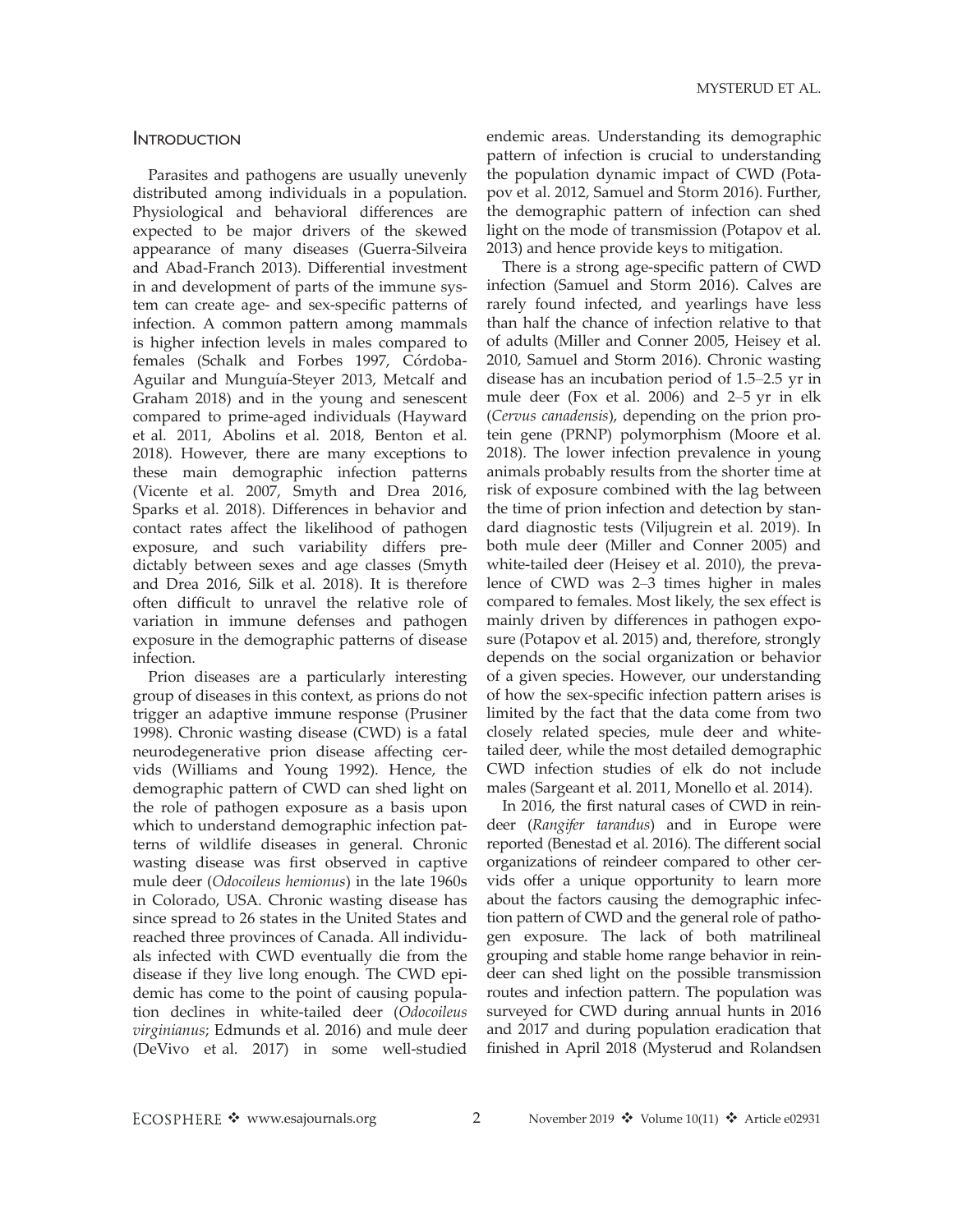2018). We herein report the sex and age distribution of the reindeer positive for the abnormal prion protein  $(PrP^{Sc})$  relative to the demographic composition of the population, and we estimate the genetic relatedness of positive individuals relative to the rest of the population. We test whether there is a sex bias in infection probability, as seen in mule deer and white-tailed deer, and whether infection probability increase with age among adults. If mother–offspring is the main route of transmission, we predict many infected individuals of 1.5–2.5 yr old, a time similar to the anticipated incubation period, and closer genetic similarity among the positives than expected from random in the population. Mule deer and white-tailed deer form matrilineal groups, resulting in higher infection levels among closely related females. In contrast, reindeer do not form similar matrilineal groups and relatedness is unlikely to increase horizontal contact rates required for prion transmission. We hence predict no stronger genetic relatedness among positive reindeer females than for a random sample of the population.

### MATERIALS AND METHODS

### The study area

The data derive from the Nordfjella wild reindeer management area in the counties Sogn & Fjordane and Buskerud, Norway (between 60°37′–61°02′N and 07°14′–8°59′E). The Nordfjella area comprises a northern territory (zone 1) of approximately  $2000 \text{ km}^2$  and a southern territory (zone 2) of approximately 1000 km<sup>2</sup>, parted mainly due to a road (FV50 Hol-Aurland). Chronic wasting disease has only been detected in zone 1. The Nordfjella Mountains have a steep and rugged terrain. Most of the area is in the mid- and high-alpine zones above 1500 m a.s.l., with peaks extending to 1900 m a.s.l. This mountain range has a harsh and volatile climate due to the high elevation and it being situated on a climatic divide with a strong coastal influence in the west (wetter and warmer) and more of an inland climate in the east (drier and colder). The tree line is at approximately 800–1000 m a.s.l. The reindeer are alpine but occasionally use the surrounding birch (Betula spp.) forest, in particular during spring and early summer. During summer, over 60,000 domestic sheep (Ovis aries) graze in the area (VKM et al. 2018). Red deer (Cervus elaphus), roe deer (Capreolus capreolus), and moose (Alces alces) use the surrounding forests and, occasionally, the alpine habitat.

### Reindeer data: sampling

In total, 2424 reindeer were tested for CWD in the Nordfjella reindeer management area, zone 1, in the period of March 2016–May 2018 (Appendix S1: Table S1). We excluded animals with unknown sex ( $n = 94$ ) and/or unknown age class ( $n = 68$ ) leaving 2365 reindeer (1085 males and 1280 females) for analysis (Table 1). The data originate from (1) hunting in 2016 (20 August–30 September), (2) extended hunting in 2017 (10 August–30 October), (3) culling (7 November 2017–1 May 2018) performed by marksmen, and (4) fallen stock from the index case in March 2016 to the last animal removal in May 2018 (Appendix S1: Table S1). Tissue samples for CWD testing were brain, as the medulla oblongata, and lymph nodes, which were mainly retropharyngeal (RLN), but in a few instances, mandibular lymph nodes or tonsil tissue was used. Hunters provided reindeer heads to be sampled by trained veterinarians, or in cases of culling, sampling was performed by the marksmen. Personnel sampling the tissues also provided jaws with teeth for age determination.

### Testing for CWD

All brain and lymph node samples were sent to the Norwegian Veterinary Institute in Oslo for CWD testing. The primary test was an ELISA (TeSeE ELISA SAP; Bio-Rad, Hercules, California, USA) for the detection of  $PrP^{Sc}$ , hereafter designated prions. A positive or inconclusive result was confirmed by Western blot testing (TeSeE Western Blot, Bio-Rad). The analytical test sensitivity of the ELISA was evaluated by Hibler et al. (2003) to be 92.5% (81.8–97.9) for the obex (part of the brainstem) and 98.8% (93.5–99.97) for the RLN compared to immunohistochemistry of the same tissues. The analytical tests have close to perfect specificity (European Food Safety Authority [EFSA] 2005). Due to economic and logistical constraints, samples of RLN and brain tissue from the same individual were pooled in primary testing, slightly lowering the test sensitivity for RLN. More profound variation in the diagnostic sensitivity is due to individual variation in the stage of infection (Viljugrein et al. 2019).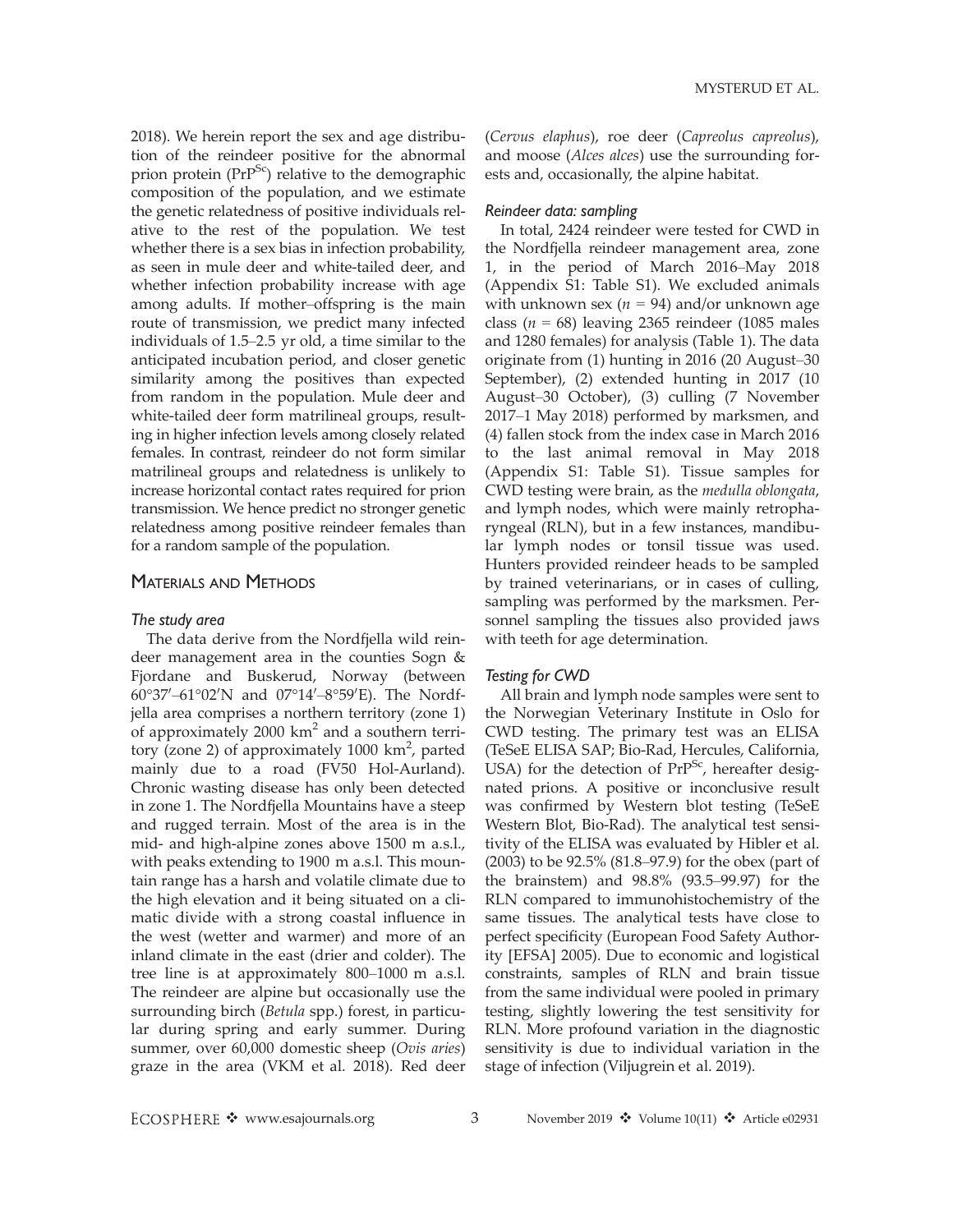|                                               |         |          |     |     |     |     | $\check{ }$   |    |     |    |    |                |    |                |                |                |                |                |      |
|-----------------------------------------------|---------|----------|-----|-----|-----|-----|---------------|----|-----|----|----|----------------|----|----------------|----------------|----------------|----------------|----------------|------|
|                                               |         |          |     |     |     |     |               |    | Age |    |    |                |    |                |                |                |                |                |      |
| Source                                        | Sex     | $\Omega$ |     | 2   | 3   | 4   | 5             | 6  | 7   | 8  | 9  | 10             | 11 | 12             | 13             | 14             | 15             | Unknown        | Sum  |
| Hunt 2016                                     | Males   | 40       | 13  | 16  | 19  | 13  | 15            | 3  | 5   | 3  |    |                |    |                |                |                | T              | 21             | 150  |
|                                               | Females | 36       | 20  | 35  | 20  | 15  | 6             | 9  | 8   | 7  | 6  | 4              |    | $\mathcal{D}$  | $\overline{1}$ |                |                | 3              | 173  |
| Hunt 2017                                     | Males   | 67       | 36  | 73  | 41  | 25  | 25            | 18 | 19  | 9  |    | 5              |    | $\overline{2}$ |                |                |                | 3              | 324  |
|                                               | Females | 45       | 19  | 39  | 35  | 32  | 20            | 11 | 21  | 10 | 5  | 9              | 1  | 4              | 2              |                | 1              | $\overline{2}$ | 257  |
| Marksmen<br>$2017 - 18$                       | Males   | 133      | 100 | 68  | 74  | 46  | 20            | 17 | 9   | 9  | 3  | $\overline{2}$ |    |                |                |                |                | 71             | 552  |
|                                               | Females | 157      | 122 | 94  | 88  | 67  | 45            | 36 | 28  | 18 | 23 | 6              | 6  | 2              | 2              |                |                | 143            | 839  |
| Fallen stock<br>$2016 - 18$                   | Males   |          |     |     | 1   | 3   | 1             |    |     |    |    |                |    |                |                |                |                | 48             | 55   |
|                                               | Females |          | 3   |     |     |     |               |    |     |    |    |                |    |                |                |                |                | 5              | 9    |
| Sum                                           | Males   | 241      | 150 | 157 | 135 | 87  | 61            | 38 | 33  | 21 | 4  | 7              |    | 3              |                |                |                | 143            | 1081 |
|                                               | Females | 238      | 164 | 168 | 144 | 114 | 71            | 56 | 57  | 35 | 34 | 19             | 8  | 8              | 5              | $\overline{2}$ | $\overline{2}$ | 153            | 1278 |
| $\mathrm{Pr}\mathrm{P}^\mathrm{Sc}$ positives | Males   |          |     | 2   | 3   | 2   | $\mathcal{D}$ |    |     |    |    |                |    |                |                |                |                |                | 13   |
|                                               | Females |          |     |     | 3   | 3   |               |    |     |    |    |                |    |                |                |                |                |                | 6    |

Table 1. An overview of reindeer with known sex and age tested for CWD, by the presence of PrP<sup>Sc</sup>, during the epidemic outbreak in the Nordfjella reindeer management area, zone 1, in Norway, 2016–18.

Notes: In 2016, animals were not marked with zone and there may be included up to 35 hunted animals in 2016 from Nordfjella reindeer management area, zone 2. Note that exact age will differ depending on time of harvest. There were excluded 100 animals due to missing information on sex and/or age class, see Appendix S1: Table S1. For 87 of 479 calves (age 0) and 33 of 270 yearlings (age 1), the age class had been determined by the hunter and not been confirmed by official age determination.

#### Determination of the age

The standard procedure for aging reindeer in population surveillance programs at the Norwegian Institute for Nature Research is to separate calves and yearlings from older reindeer by tooth eruption patterns, while counting of cementum annuli in stained tooth sections is used to age older reindeer (Hamlin et al. 2000). In cases of uncertain counts of cementum annuli, a qualitative judgment of the mandible including the dentition pattern and wear is also used as a guide to ascertain the most likely correct age (Solberg et al. 2017). For the hunter harvest, half of the mandible was available. For the marksmen culling, only the incisive part was extracted and not the whole mandible. This may have made the separation of yearlings from older reindeer less accurate, but we do not expect any systematic over- or underestimation of age. We also note that the index case was aged based on tooth eruption and wear (as we did not receive the incisors from this reindeer) to be above 2.5 yr, probably 3–4 yr old (Benestad et al. 2016), and was thus concluded as 3 yr old in Table 1 and in the analysis. Age data were lacking from individuals found dead or injured (Appendix S1: Table S1).

### Microsatellite marker analysis

Genomic DNA was isolated from brain samples from 19 cases and 41 controls using the DNeasy

Blood and Tissue Kit (Qiagen, Oslo, Norway) as indicated by the manufacturer's protocol. Samples were analyzed for 18 microsatellite loci: NVHRT01, NVHRT03, NVHRT16, NVHRT31, NVHRT48, NVHRT66, NVHRT73, BM4513, BM6506, Oheq, DeerC89\*, RT 1, RT 7, RT 9, RT 27, RT 30, OarFCB193, and MAF46 (Appendix S1: Table S2). The microsatellites were amplified in sixmultiplex PCR using fluorescent-labeled forward primers (Appendix S1: Table S2). Each PCR contained 1.0  $\mu$ L of genomic DNA as a template, 1  $\mu$ L of dNTPs mix  $(4 \times 2.5 \text{ mmol/L}, \text{VWR})$ , 3 pmol of forward and reverse primers,  $1.0 \mu L$  of Key Buffer (15 mmol/L MgCl<sub>2</sub>, VWR),  $0.05 \mu L$  of Taq DNA polymerase (5 U/µL, VWR), and purified water to a 10 µL volume. PCR conditions were set as an initial denaturation at 95°C for 2 min; then 26 amplification cycles at 95°C for 30 s, 55°C for 30 s, and 72 $\degree$ C for 45 s; and finally, extension at 72 $\degree$ C for 10 min. The multiplex PCR products were pooled into three panels and run individually in a 3500xL Genetic Analyzer (Applied Biosystems, Schwerte, Germany). The fragment peaks were scored with GeneMapper version 5.0 (Applied Biosystems).

GenAlEx 6.5 (Peakall and Smouse 2012) and Arlequin v3.5 (Excoffier and Lischer 2010) were used to estimate genetic variation within and between cases and controls. The related package in R (Pew et al. 2015) was used to calculate the pairwise genetic relatedness between individuals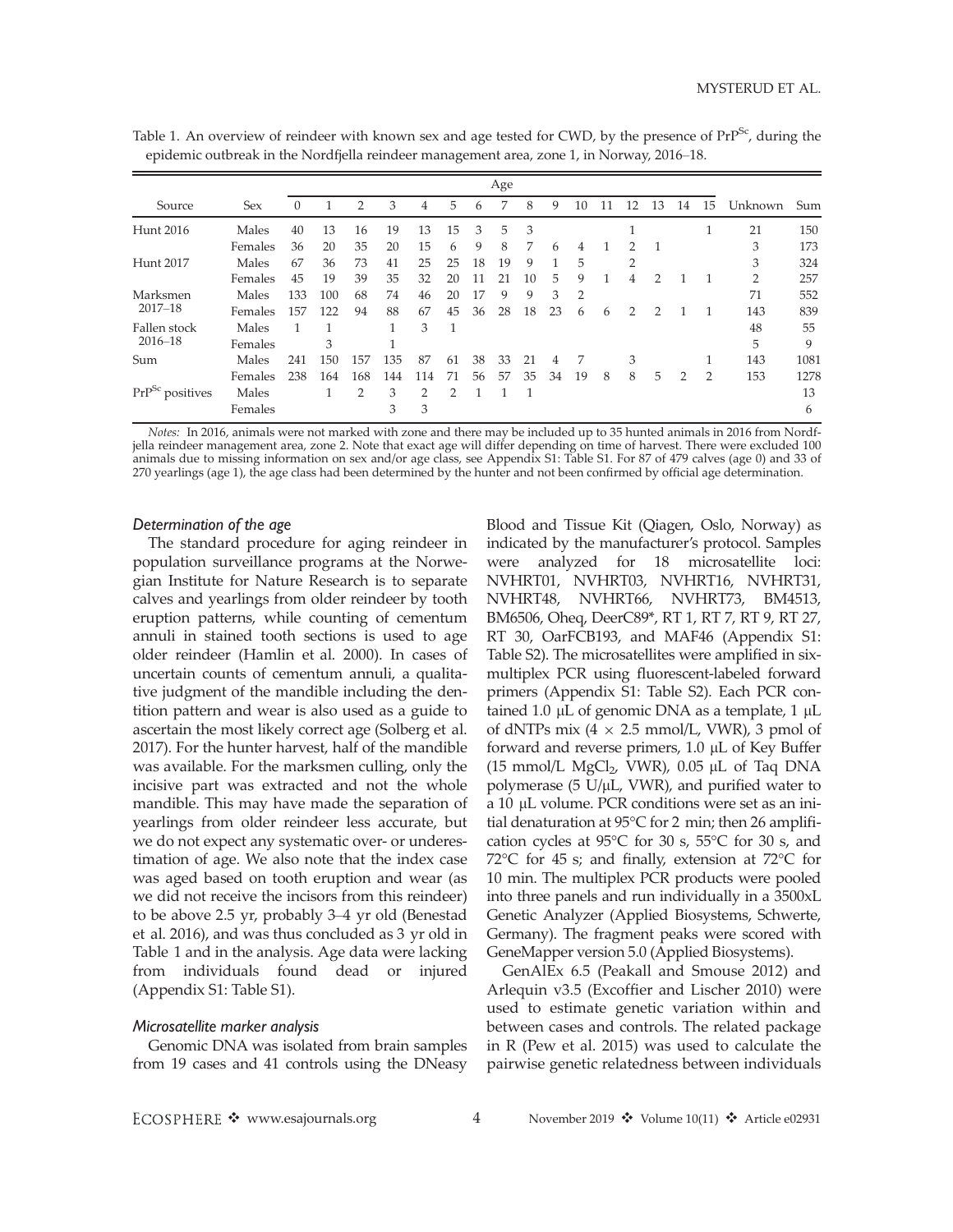by Lynch and Ritland's (LR) method (Lynch and Ritland 1999). We tested whether individuals within cases and controls were more related than was randomly expected by permuting individuals between groups in 1000 iterations.

### Statistical analysis

We used logistic regression to test for age- and sex-specific patterns of CWD infection in R vs. 3.5.1 (R Development Core Team 2018), using only data with known sex and age information (Table 1). Due to the low number of cases and slow epidemic development of CWD, we pooled data across years and included only adults  $(\geq 2 \text{ yr})$ . We used the Akaike information criterion (AIC) to compare models.

We also ran a Cox regression (proportionalhazards regression) to estimate age- and sexspecific patterns of CWD infection. Cox regression is the most widely used method for modeling the relationship of covariates to a survival outcome (Therneau and Grambsch 2000). An advantage of the Cox model over ordinary regression models is that the inference procedures can easily handle right-censored responses, that is, cases in which individuals are removed from the study population before the event is observed. The coefficients in a Cox regression relate to hazard—a positive coefficient indicates a worse prognosis (shorter time to the event), and a negative coefficient indicates a protective effect of the variable with which it is associated, which, in our case, is the hazard of becoming infected. The hazard ratio associated with a predictor variable (multiplicative change in risk) is given by the exponent of its coefficient. We set the starting point of the observation period to the first month after the index case was reported (April 2016), as all animals in the population that were found dead or hunted were tested for PrP<sup>Sc</sup> after the index case. The index case was therefore not included in the Cox regression. The study ended when the whole population was terminated and the last fallen stock from avalanches was tested (14 May 2018). Through the recruitment of calves, new animals were included in the study population during the time of study. In the Cox regression, we only included tested animals with known ages older than calves (Table 1). The potential covariates included were sex, age class (calves vs. yearlings or adults at the start of the study), and/or age (in years). Age class or age was included as the value the individual had at the time of inclusion in the study. In this analysis, we were assuming a calving date of 15 May for changing from one age/age class to another (Reimers 2002). To check for consistency, we repeated the analysis on the extended data set including 341 tested animals with known age classes but missing information on exact age. When age information was lacking for adults tested in 2017 or from the marksmen culling in 2017–2018, age classes at the time of inclusion in the study were imputed based on the category corresponding to the mean age of adults tested in 2017 or in the marksmen culling in 2017–2018.

Apparent (observed) prevalence is the proportion of animals from a representative sample of the population that are positive with the diagnostic method used (see Testing for CWD). Infected cases were modeled according to the hypergeometric distribution to obtain credibility intervals for the apparent prevalence. Population sizes were set to the total numbers hunted or found dead from the start of the hunting season in 2017 to the end of the marksmen culling. For this period, all adults, except 20–30 males and females, were registered tested at the Norwegian Veterinary Institute. Animals with unknown age class were distributed according to the population proportion of animals with known age classes. With perfect test specificity, true prevalence equals apparent prevalence divided by test sensitivity. We used a Bayesian framework to estimate the true (informed) prevalence from the apparent prevalence, taking into account the modeled diagnostic test sensitivity being dependent on stage of infection (Viljugrein et al. 2019). By simulating infected individuals of each age class with a random stage of infection, the modeled test sensitivity becomes a stochastic distribution and is dependent on assumed development of infection, the length of the incubation period (set as 2 yr), and tissue sampling regime (for details see Viljugrein et al. 2019). The stochastic distribution of the test sensitivity was accounted for by running our model in jags with r-package R2jags.

### **RESULTS**

#### Demographic infection pattern

A total of 19 animals with PrP<sup>Sc</sup> out of 2359 tested reindeer were detected from 2016 to 2018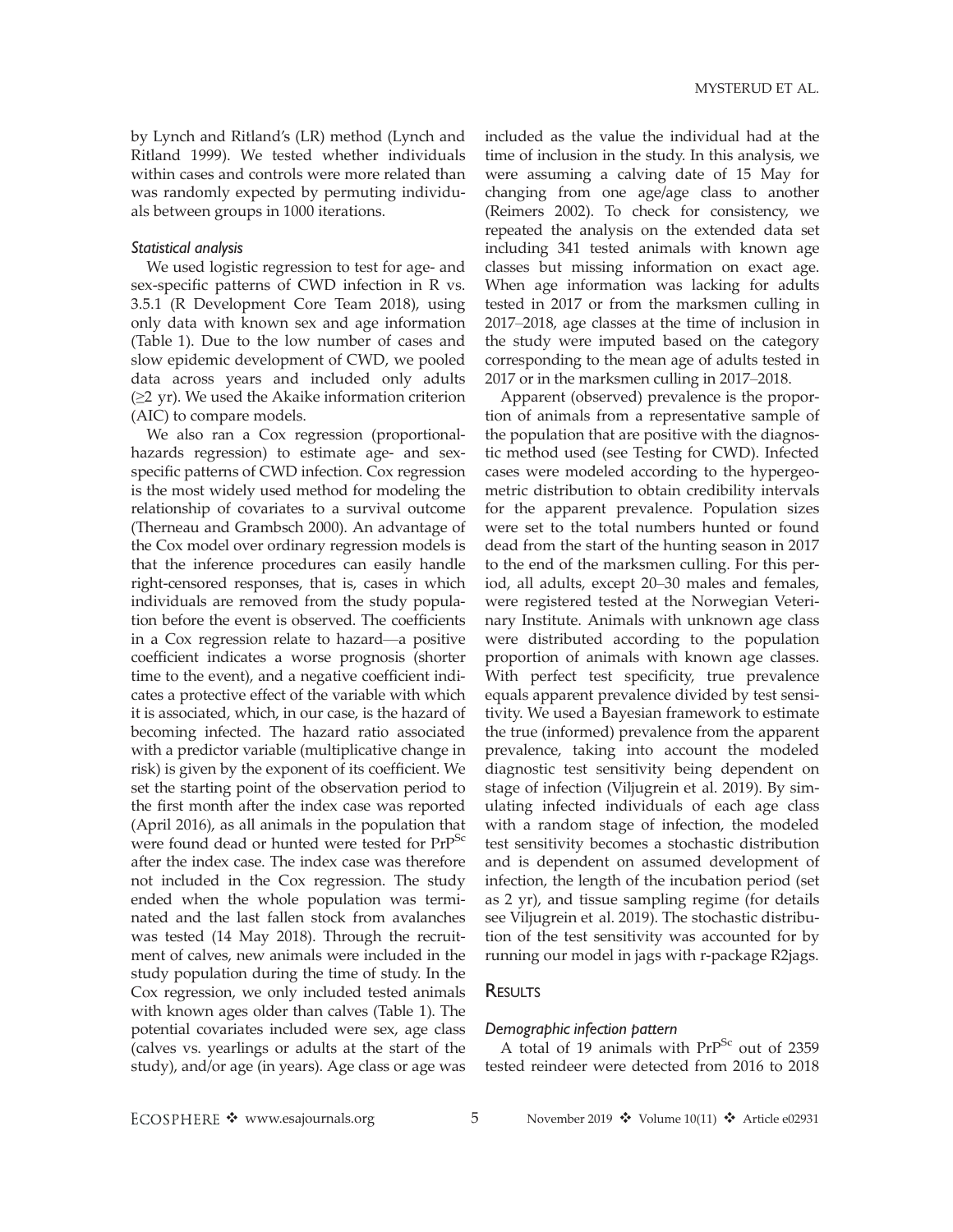(Table 1; Appendix S1: Table S1). No calves and only one male yearling were found to be infected. The Bayesian apparent prevalence was 1.6% (95% credibility interval [CI] 1.4%, 1.8%) in adult males and 0.5% (95% CI 0.5%, 0.7%) in adult females in the last period from 10 August 2017 to 1 May 2018. The true prevalence that accounts for imperfect detectability with the given test regime was estimated as 1.8% (95% CI 1.5, 2.6) in adult males and 0.6% (95% CI 0.5%, 0.9%) in adult females. There was a strong male bias among infected reindeer, with 68.4% (13) being males and 31.6% (6) being females despite testing more females overall. Infection was detected among adult males of up to 8 yr of age (3.0% of males  $\geq$ 5 yr old infected), whereas there was no positive among females 5 yr or older (Table 1). Among adults of known age  $(n = 1270)$ , the logistic regression model confirmed that males were 2.7 (95% CI 1.0, 7.2) times more likely to test positive for PrP<sup>Sc</sup> than were females ( $Z = 1.96$ ,  $P = 0.05$ ). The best-fit model only included sex and had a weight of evidence superior to the sex+age and age\*sex models (Table 2).

The Cox proportional-hazards model confirmed effects of the sex and age categories on the hazard of being tested positive (Fig. 1A, Table 3,  $n = 1583$ ). The hazard rate was

Table 2. Model selection with Akaike's information criterion (AIC) using logistic regression and Cox regression models to determine the age- and sex-specific pattern of CWD infection in reindeer from the Nordfjella reindeer area, zone 1, Norway, 2016–18.

| Model parameters                           | <b>AIC</b> | AAIC.            |
|--------------------------------------------|------------|------------------|
| Logistic regression model                  |            |                  |
| Sex                                        | 188.85     | Ω                |
| $Sex + age$ cat                            | 190.78     | 1.93             |
| $Sex + age cat + sex: age cat$             | 190.91     | 2.06             |
| Cox proportional-hazards model             |            |                  |
| Sex                                        | 225.30     | 7.01             |
| $Sex + age$ cat                            | 218.29     | $\left( \right)$ |
| $Sex + age$ in years                       | 221.89     | 3.60             |
| $Sex + age$ in years $+ sex: age$          | 222.41     | 4.12             |
| Age in years + (age in years) <sup>2</sup> | 217.69     | $-0.60$          |
| Males only                                 |            |                  |
| Age in years                               | 138.81     |                  |
| Age cat                                    | 141.10     | 2.29             |

Note: Age cat is age category (calf, yearling, and adult).



Fig. 1. The hazard of being tested  $Pr^{Sc}$ -positive of (A) male and female reindeer and (B) males of increasing ages from the Nordfjella population, zone 1, Norway, based on Cox regression models. The hazard was (A) higher in males than in females and (B) increased with age for males.

approximately five times higher for males compared to females. The hazard rate of testing  $PrP^{Sc}$ -positive was higher for individuals who were already adults in the spring of 2016 compared to that of individuals maturing into the adult age class later in the study period. This may reflect that some adults were infected already at the onset of the observation period. The main results were robust upon extending the analysis to known age class ( $n = 1879$ ). The model selection supported the inclusion of an age category term (Table 2). Models with ages in years or with an interaction term for sex and age in years resulted in less parsimonious models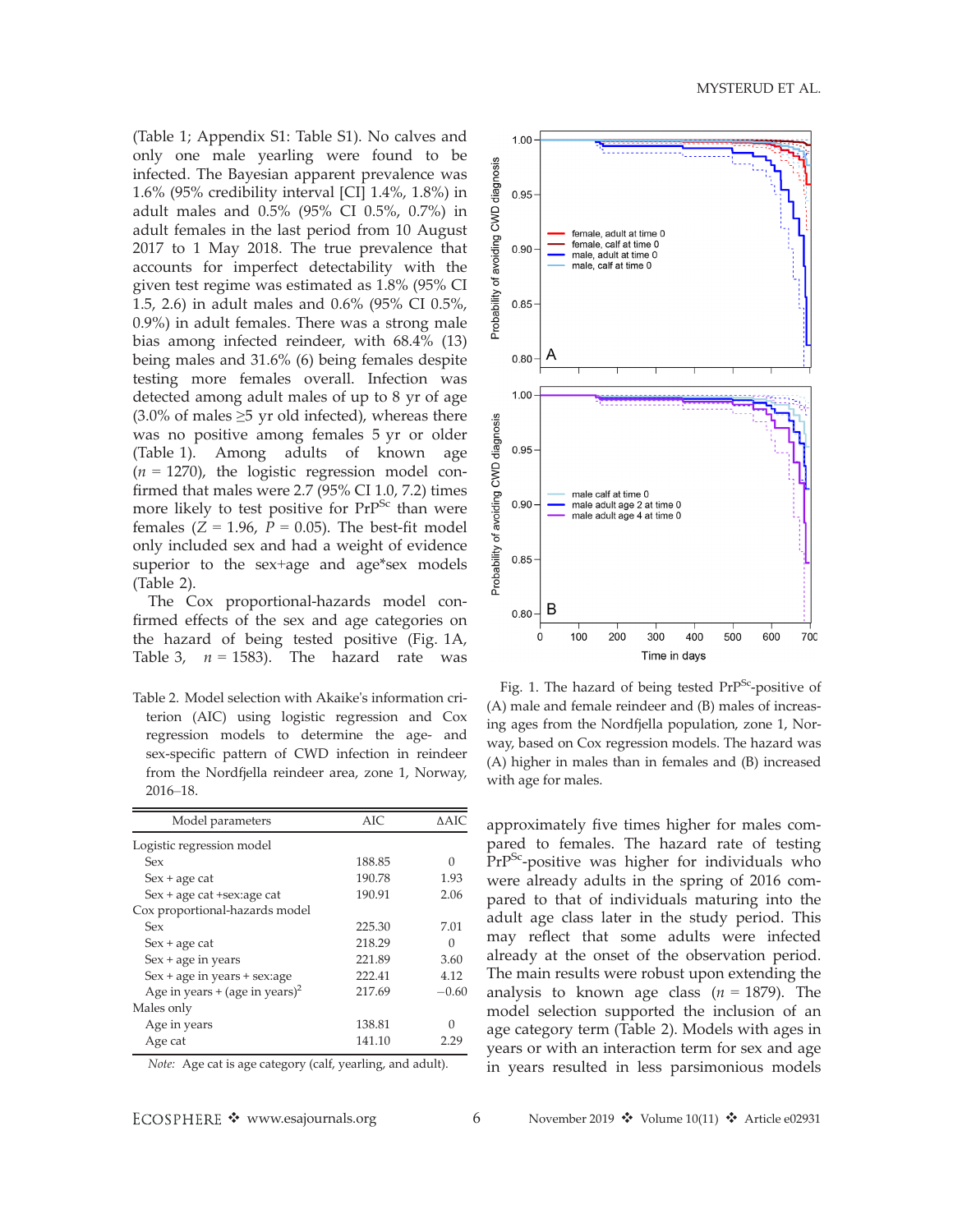| $\sim$                |       |           |           |              |              |      |       |
|-----------------------|-------|-----------|-----------|--------------|--------------|------|-------|
| Parameter             | Coef. | SE (coef) | exp(coef) | Lower $0.95$ | Upper $0.95$ |      | P     |
| All                   |       |           |           |              |              |      |       |
| Sex (male vs. female) | 1.611 | 0.535     | 5.01      | 1.75         | 14.3         | 3.01 | 0.002 |
| Yearlings vs. calves  | 1.571 | 0.871     | 4.81      | 0.87         | 26.5         | 1.80 | 0.071 |
| Adults vs. calves     | 2.185 | 0.791     | 8.89      | 1.89         | 41.9         | 2.76 | 0.006 |
| Males only            |       |           |           |              |              |      |       |
| Age in years          | 0.310 | 0.104     | 1.36      | 1.11         | 1.67         | 2.98 | 0.003 |

Table 3. Parameter estimates from the best Cox regression model of the hazard of being tested PrP<sup>Sc</sup>-positive among reindeer from the Nordfjella reindeer area, zone 1, Norway, 2016–18.

Note: The age parameter refers to the age class or age at the start of the study.

(Table 2). A model including  $age<sup>2</sup>$  was competitive  $(\Delta AIC = -0.60)$  but was only driven by the infected young females and did not fit the data for males. In a model on the male subset of the population, the hazard of testing  $PrP^{Sc}$ -positive over time increased with age (Fig. 1B, Table 3).

### Genetic relatedness

The mean number of alleles was  $6.4$  (SE = 0.40) among the PrP<sup>Sc</sup>-positive  $(n = 19)$  and 7.0 (SE = 0.51) among the PrP<sup>Sc</sup>-negative  $(n = 41)$ reindeer. The mean observed heterozygosity was 0.722 (SE = 0.037) and 0.741 (SE = 0.025) for the two groups, respectively, while the mean expected heterozygosity was  $0.741$  (SE = 0.023) and 0.756  $(SE = 0.018)$ . There was no difference in genetic variation between the samples of positives and negatives ( $F_{ST}$  = 0.000,  $P$  = 0.65). The variation in relatedness estimators was similar for the cases  $(n = 171, \text{ mean} = -0.022, \text{ SE} = 0.007) \text{ and controls}$  $(n = 820, \text{ mean} = -0.018, \text{ SE} = 0.003).$  The mean relatedness within the groups was not higher than expected for the cases ( $P < 0.959$ ) or for the controls ( $P < 0.667$ ). The two positives with the closest genetic relatedness (0.388) differed in two microsatellite loci. These loci did not share alleles and were heterozygous in both animals, which suggests that these individuals could not have a parent–offspring relationship.

### **DISCUSSION**

The emergence of CWD in reindeer, which have a social organization contrasting from that of mule deer, white-tailed deer, and elk, offers an opportunity to learn more about how behavioral differences in pathogen exposure affect infection patterns. We found a 2.7-time higher infection rate in adult males compared to adult female reindeer, which is similar to the results reported in most mule deer and white-tailed deer populations (Miller and Conner 2005, Heisey et al. 2010, Rees et al. 2012, Samuel and Storm 2016). The current observations were consistent with frequent transmission in male–male groups at this expected early epidemic stage.

### Demographic patterns of infection

Prion diseases, by the absence of an adaptive immune response, represent a rare case of how the demographic pattern of infection can arise from differences in pathogen exposure. For CWD, absent or low infection prevalence in calves and markedly lower infection prevalence in yearlings compared to adults have been documented for mule deer (Miller and Conner 2005), white-tailed deer (Heisey et al. 2010, Samuel and Storm 2016), and elk (Robinson et al. 2012, Monello et al. 2014, 2017). Our results in reindeer support this main pattern of prevalence across age classes. Prions are not detectable in early infection stages. The pattern of infection across age classes likely arises due to differences in the prion exposure period since birth and the long incubation period of the infection before it can be detected. Prevalence levels often continue to increase moderately with age in the adult stage, in particular, for males (Samuel and Storm 2016). A decline in infection among the oldest males was reported in both white-tailed deer and mule deer in Saskatchewan, Canada (Rees et al. 2012). We found an increasing hazard of becoming PrP<sup>Sc</sup> infected with age in adult reindeer males (Fig. 1B).

All six  $PrP^{Sc}$ -positive females were 3–4 yr of age; however, females 5 yr and older comprised 41.0% of the adult ( $\geq$ 2 yr) females in the population. This clustering of infection in young adult females may be a random event, as the age and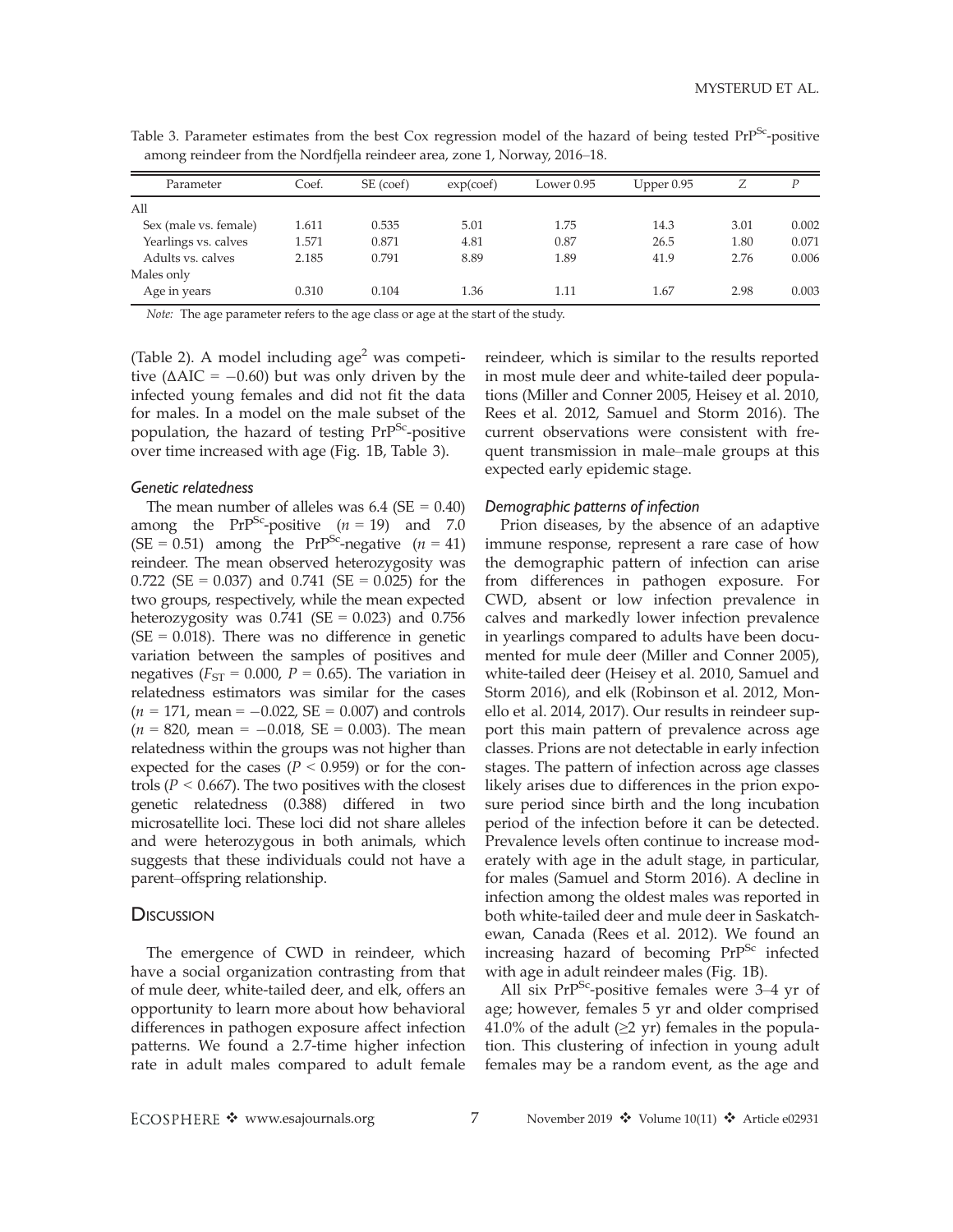sex interaction was not significant. Nevertheless, since the infected reindeer females were all 3– 4 yr old, they were not old enough to be mothers of most  $PrP^{Sc}$  positives. Any such mother–offspring relations were denied by the confirmed lack of close genetic relatedness among the cases. We cannot exclude the possibility that older infected females died before sampling, but the low relatedness, together with the age distribution of all positives, suggests that mother–offspring contacts were not the main mode of transmission. Mother–offspring (vertical) transmission of CWD has been experimentally proven in muntjac (Muntiacus reevesi; Nalls et al. 2013), but horizontal transmission is regarded as the main mode of transmission among North American deer under natural conditions (Miller and Williams 2003). The PrP<sup>Sc</sup>-positive prevalence of 1.5% in males and 0.5% in females indicates an early epidemic stage, and the demographic pattern of infection is consistent with mainly horizontal transmission of CWD.

### Infection pattern and mode of transmission

Understanding transmission routes is critical for disease management, but establishing this information for CWD has proven difficult due to both direct transmission from animal to animal by contact with saliva, urine, or feces (Mathiason et al. 2006) and indirect transmission through environmental contamination (Miller et al. 2004). Direct contact is assumed as the main transmission route in the early epidemic stages of CWD and likely plays a near-constant role following behavior, throughout an epidemic, while environmental contamination becomes more important and increases transmission rates in later epidemic stages (Almberg et al. 2011). Female reindeer live in much larger groups than do males during the seasons in which they are sexually segregated. In the affected Nordfjella reindeer population in Norway, female groups were often in the range of 100–200, while male groups rarely exceeded 20–40 individuals. Hence, the broad levels of sociality and group sizes were poor predictors of the demographic infection pattern, suggesting that environmental contamination was not the primary mode of transmission, as expected in an early epidemic stage.

A largely unresolved issue in the CWD literature is the cause of the approximately 2–3 times higher infection prevalence in adult males than in females. This pattern was reported for whitetailed deer in Wisconsin (Heisey et al. 2010, Jennelle et al. 2014, Samuel and Storm 2016) and Illinois (Samuel and Storm 2016), for mule deer in Colorado (Miller and Conner 2005, Miller et al. 2008, Wolfe et al. 2018) and Wyoming (DeVivo et al. 2017), and for mule deer and white-tailed deer pooled in Saskatchewan, Canada (Rees et al. 2012). Female white-tailed and mule deer form matrilineal groups with stable home ranges, with minimum overlap with other matrilineal groups. There was a higher prevalence of CWD among genetically related females in the matrilineal social groups of both white-tailed deer (Grear et al. 2010) and mule deer (Cullingham et al. 2011) compared to unrelated females. The higher prevalence in adult males could be explained by males visiting many groups of females, increasing the overall likelihood of visiting an infected group (Grear et al. 2010). Reindeer are an interesting contrast, as they do not form matrilineal groups, nor do they use stable home ranges. Rather, their space use is characterized as being nomadic in large groups of related and nonrelated individuals. Hence, the strong sex bias in infection that also occurred in reindeer with this different spatial organization suggests that direct contact rates may be sufficiently frequent to yield a sex bias in CWD infection. The strongest associations in mule deer were among males pre-rut and between males and females during rut (Mejía-Salazar et al. 2017). Direct contact in the form required for pathogen transfer is most likely during male–male combat and female–male courtship (Potapov et al. 2013).

Interestingly, though the data published to date are limited, there appeared to be no sex bias in CWD infection in elk (Sargeant et al. 2011, Monello et al. 2014). The reasons for this are uncertain; however, one possible explanation is that environmental transmission may play a more important role in locations where sexual segregation is rather low and densities are high, such as winter ranges where elk may rut and spend the majority of the year (R. Monello, personal communication). Another main exception was white-tailed deer in Wyoming, with 28% of males and 42% of females being positive for CWD (Edmunds et al. 2016), suggestive that more environmental transmission in late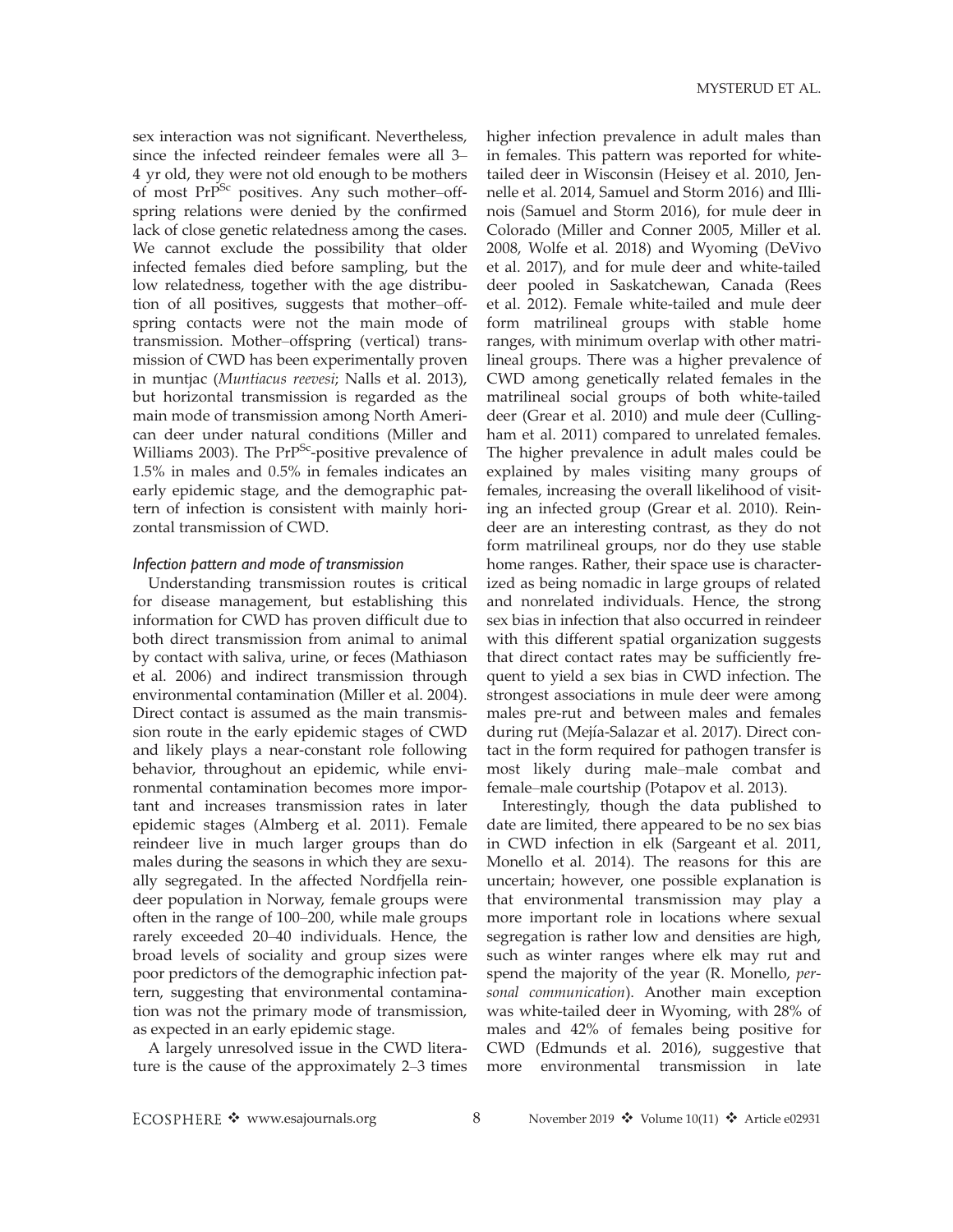epidemic stages may erode the sex-specific infection in some areas.

Implications of the demographic infection pattern

Male-biased infections have several important implications. In polygynous species, males are not limiting for population growth unless sex ratios become extremely skewed (Mysterud et al. 2002). Any causes of mortality affecting adult females, however, are likely to have a strong impact on population growth (Gaillard et al. 1998). Therefore, the demographic patterns of parasites and disease may influence their impact on population dynamics (Miller et al. 2007). For CWD, the dynamic impact will be most strongly linked to the lowered survival of adult females. Infected females reproduce at close to normal rates until the late disease stages (Dulberger et al. 2010, Blanchong et al. 2012); hence, the effect of CWD on reproduction is expected to have a weaker impact on population dynamics. On the downside, males have a wider space use, and the male-biased infection may increase the chances of geographic spread. The harvesting of males can lead to more stable population dynamics under the threat of CWD (Jennelle et al. 2014), increase disease detection, and limit the risk of geographic spread (Lang and Blanchong 2012). This insight can guide the harvest management of adjacent populations with uncertain disease status in Norway and elsewhere.

### **ACKNOWLEDGMENTS**

This work was partly supported by the Norwegian Environment Agency (contract number 17011361), the Norwegian Veterinary Institute (project number 12081), and the project ReiGN (NordForsk-funded "Nordic Centre of Excellence," project number 76915). We thank Liv Midthjell for skillful genetic analyses and section for pathology/biosafety laboratories at the Norwegian Veterinary Institute for CWD analyses. We are grateful to Ryan Monello and one anonymous referee for helpful comments to a previous draft.

### LITERATURE CITED

Abolins, S., L. Lazarou, L. Weldon, L. Hughes, E. C. King, P. Drescher, M. J. O. Pocock, J. C. R. Hafalla, E. M. Riley, and M. Viney. 2018. The ecology of immune state in a wild mammal, Mus musculus domesticus. Plos Biology 16:e2003538.

- Almberg, E. S., P. C. Cross, C. J. Johnson, D. M. Heisey, and B. J. Richards. 2011. Modeling routes of chronic wasting disease transmission: Environmental prion persistence promotes deer population decline and extinction. PLOS ONE 6:e19896.
- Benestad, S. L., G. Mitchell, M. Simmons, B. Ytrehus, and T. Vikøren. 2016. First case of chronic wasting disease in Europe in a Norwegian free-ranging reindeer. Veterinary Research 47:88.
- Benton, C. H., R. J. Delahay, F. A. P. Smith, A. Robertson, R. A. McDonald, A. J. Young, T. A. Burke, and D. Hodgson. 2018. Inbreeding intensifies sex- and age-dependent disease in a wild mammal. Journal of Animal Ecology 87:1500–1511.
- Blanchong, J. A., D. A. Grear, B. V. Weckworth, D. P. Keane, K. T. Scribner, and M. D. Samuel. 2012. Effects of chronic wasting disease on reproduction and fawn harvest vulnerability in Wisconsin whitetailed deer. Journal of Wildlife Diseases 48:361–370.
- Córdoba-Aguilar, A., and R. Munguía-Steyer. 2013. The sicker sex: understanding male biases in parasitic infection, resource allocation and fitness. PLOS ONE 8:e76246.
- Cullingham, C. I., S. M. Nakada, E. H. Merrill, T. K. Bollinger, M. J. Pybus, and D. W. Coltman. 2011. Multiscale population genetic analysis of mule deer (Odocoileus hemionus hemionus) in western Canada sheds new light on the spread of chronic wasting disease. Canadian Journal of Zoology 89:134–147.
- DeVivo, M. T., D. R. Edmunds, M. J. Kauffman, B. A. Schumaker, J. Binfet, T. J. Kreeger, B. J. Richards, H. M. Schätzl, and T. E. Cornish. 2017. Endemic chronic wasting disease causes mule deer population decline in Wyoming. PLOS ONE 12:e0186512.
- Dulberger, J., N. T. Hobbs, H. M. Swanson, C. J. Bishop, and M. W. Miller. 2010. Estimating chronic wasting disease effects on mule deer recruitment and population growth. Journal of Wildlife Diseases 46:1086–1095.
- Edmunds, D. R., M. J. Kauffman, B. A. Schumaker, F. G. Lindzey, W. E. Cook, T. J. Kreeger, R. G. Grogan, and T. E. Cornish. 2016. Chronic wasting disease drives population decline of white-tailed deer. PLOS ONE 11:e0161127.
- European Food Safety Authority (EFSA). 2005. Scientific report of the European Food Safety Authority on the evaluation of rapid post mortem TSE tests intended for small ruminants. EFSA Journal 3:49.
- Excoffier, L., and H. E. L. Lischer. 2010. Arlequin suite ver 3.5: a new series of programs to perform population genetics analyses under Linux and Windows. Molecular Ecology Resources 10:564–567.
- Fox, K. A., J. E. Jewell, E. S. Williams, and M. W. Miller. 2006. Patterns of PRP<sup>CWD</sup> accumulation during the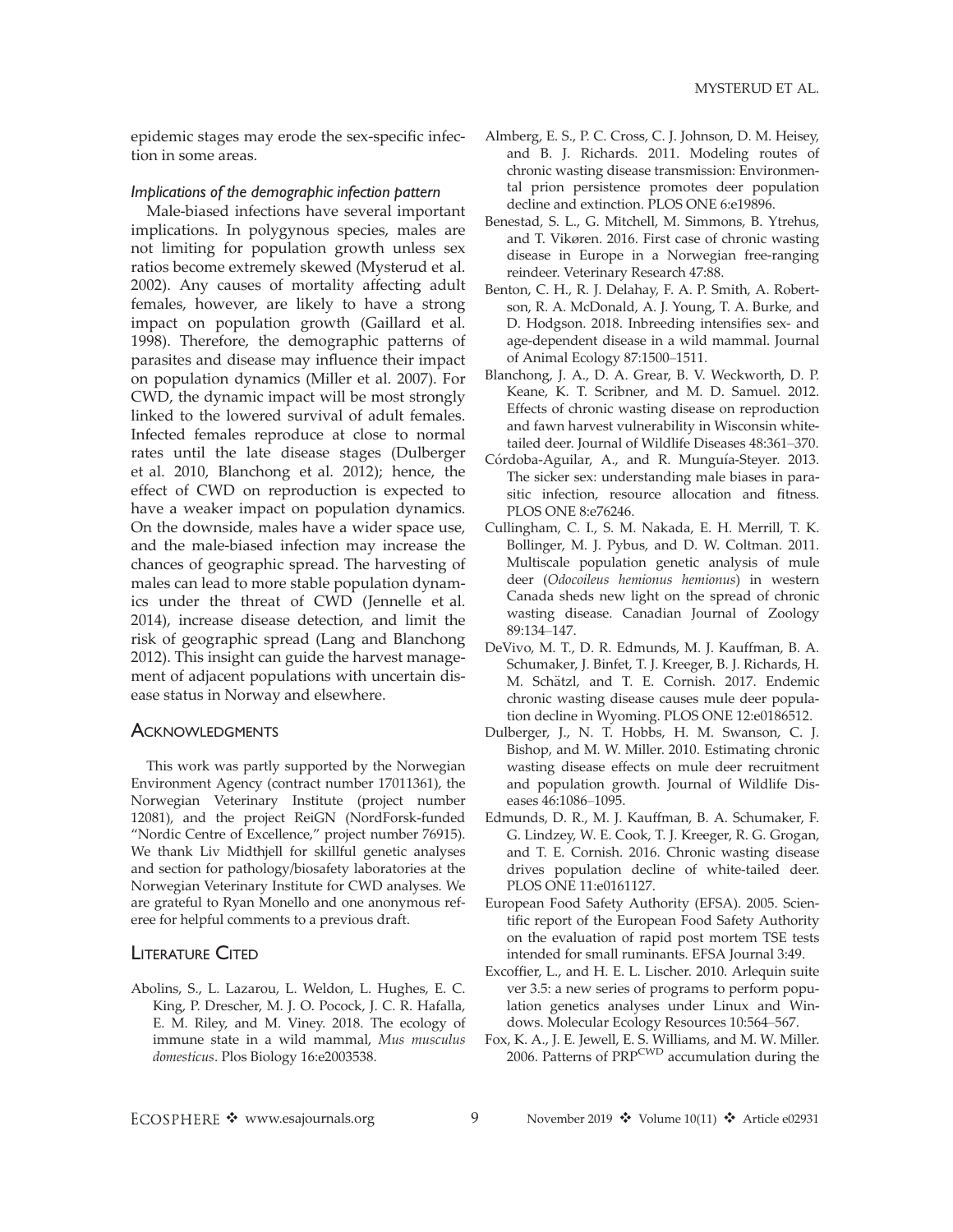course of Chronic Wasting Disease infection in orally inoculated mule deer (Odocoileus hemionus). Journal of General Virology 87:3451–3461.

- Gaillard, J.-M., M. Festa-Bianchet, and N. G. Yoccoz. 1998. Population dynamics of large herbivores: variable recruitment with constant adult survival. Trends in Ecology and Evolution 13:58–63.
- Grear, D. A., M. D. Samuel, K. T. Scribner, B. V. Weckworth, and J. A. Langenberg. 2010. Influence of genetic relatedness and spatial proximity on chronic wasting disease infection among female white-tailed deer. Journal of Applied Ecology 47:532–540.
- Guerra-Silveira, F., and F. Abad-Franch. 2013. Sex bias in infectious disease epidemiology: patterns and processes. PLOS ONE 8:e62390.
- Hamlin, K. L., D. F. Pac, C. A. Sime, R. M. DeSimone, and G. L. Dusek. 2000. Evaluating the accuracy of ages obtained by two methods for Montana ungulates. Journal of Wildlife Management 64:441–449.
- Hayward, A. D., A. J. Wilson, J. G. Pilkington, T. H. Clutton-Brock, J. M. Pemberton, and L. E. B. Kruuk. 2011. Natural selection on a measure of parasite resistance varies across ages and environmental conditions in a wild mammal. Journal of Evolutionary Biology 24:1664–1676.
- Heisey, D. M., E. E. Osnas, P. C. Cross, D. O. Joly, J. A. Langenberg, and M. W. Miller. 2010. Linking process to pattern: estimating spatiotemporal dynamics of a wildlife epidemic from cross-sectional data. Ecological Monographs 80:221–240.
- Hibler, C. P., et al. 2003. Field validation and assessment of an enzyme-linked immunosorbent assay for detecting chronic wasting disease in mule deer (Odocoileus hemionus), white-tailed deer (Odocoileus virginianus), and Rocky Mountain elk (Cervus elaphus nelsoni). Journal of Veterinary Diagnostic Investigation 15:311–319.
- Jennelle, C. S., V. Henaux, G. Wasserberg, B. Thiagarajan, R. E. Rolley, and M. D. Samuel. 2014. Transmission of chronic wasting disease in Wisconsin white-tailed deer: implications for disease spread and management. PLOS ONE 9:e91043.
- Lang, K. R., and J. A. Blanchong. 2012. Population genetic structure of white-tailed deer: understanding risk of chronic wasting disease spread. Journal of Wildlife Management 76:832–840.
- Lynch, M., and K. Ritland. 1999. Estimation of pairwise relatedness with molecular markers. Genetics 152:1753–1766.
- Mathiason, C. K., et al. 2006. Infectious prions in the saliva and blood of deer with chronic wasting disease. Science 314:133.
- Mejía-Salazar, M. F., A. W. Goldizen, C. S. Menz, R. G. Dwyer, S. P. Blomberg, C. L. Waldner, C. I.

Cullingham, and T. K. Bollinger. 2017. Mule deer spatial association patterns and potential implications for transmission of an epizootic disease. PLOS ONE 12:e0175385.

- Metcalf, C. J., and A. L. Graham. 2018. Schedule and magnitude of reproductive investment under immune trade-offs explains sex differences in immunity. Nature Communications 9:4391.
- Miller, M. W., and M. M. Conner. 2005. Epidemiology of chronic wasting disease in free-ranging mule deer: spatial, temporal, and demographic influences on observed prevalence patterns. Journal of Wildlife Diseases 41:275–290.
- Miller, M. W., H. M. Swanson, L. L. Wolfe, F. G. Quartarone, S. L. Huwer, C. H. Southwick, and P. M. Lukacs. 2008. Lions and prions and deer demise. PLOS ONE 3:e4019.
- Miller, M. R., A. White, K. Wilson, and M. Boots. 2007. The population dynamical implications of male-biased parasitism in different mating systems. PLOS ONE 2:e624.
- Miller, M. W., and E. S. Williams. 2003. Horizontal prion transmission in mule deer. Nature 425:35–36.
- Miller, M. W., E. S. Williams, N. T. Hobbs, and L. L. Wolfe. 2004. Environmental sources of prion transmission in mule deer. Emerging Infectious Diseases 10:1003–1006.
- Monello, R. J., N. L. Galloway, J. G. Powers, S. A. Madsen-Bouterse, W. H. Edwards, M. E. Wood, K. I. O'Rourke, and M. A. Wild. 2017. Pathogen-mediated selection in free-ranging elk populations infected by chronic wasting disease. Proceedings of the National Academy of Sciences of the United States of America 114:12208–12212.
- Monello, R. J., J. G. Powers, N. T. Hobbs, T. R. Spraker, M. K. Watry, and M. A. Wild. 2014. Survival and population growth of a free-ranging elk population with a long history of exposure to chronic wasting disease. Journal of Wildlife Management 78:214– 223.
- Moore, S. J., C. E. Vrentas, S. Hwang, M. H. West Greenlee, E. M. Nicholson, and J. J. Greenlee. 2018. Pathologic and biochemical characterization of PrP<sup>Sc</sup> from elk with PRNP polymorphisms at codon 132 after experimental infection with the chronic wasting disease agent. BMC Veterinary Research 14:80.
- Mysterud, A., T. Coulson, and N. C. Stenseth. 2002. The role of males in the population dynamics of ungulates. Journal of Animal Ecology 71:907–915.
- Mysterud, A., and C. M. Rolandsen. 2018. A reindeer cull to prevent chronic wasting disease in Europe. Nature Ecology and Evolution 2:1343–1345.
- Nalls, A. V., et al. 2013. Mother to offspring transmission of chronic wasting disease in Reeves' muntjac deer. PLOS ONE 8:e71844.

ECOSPHERE ❖ www.esajournals.org 10 November 2019 ❖ Volume 10(11) ❖ Article e02931